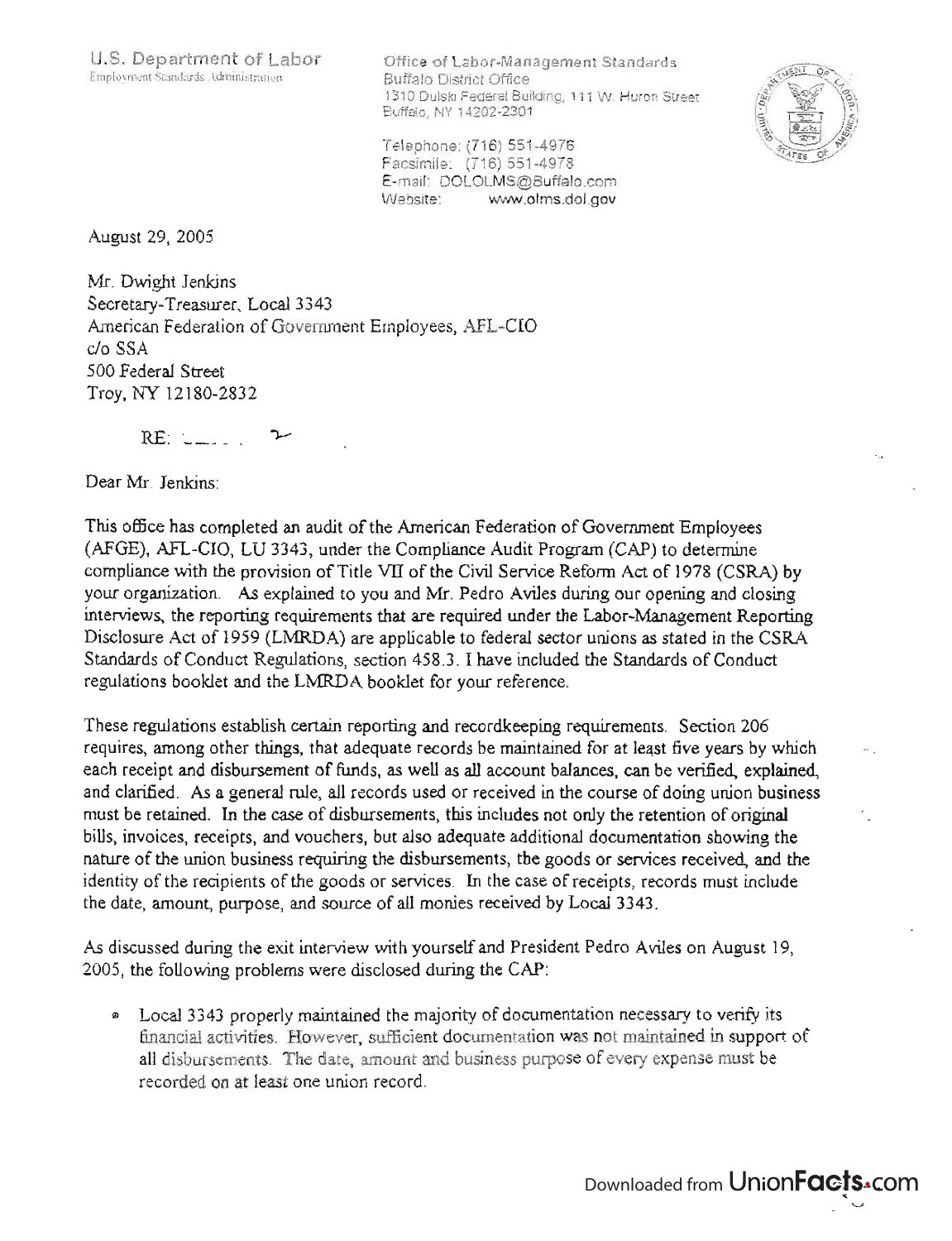For example, receipts were not retained to back up check numbers Though the union retained an email from the individual requesting the reimbursement, but no receipts were in the records. Receipts should be retained.

If a receipt is not sufficiently descriptive, a note can be written on it providing the additional information. For example, a receipt for a dinner at Buca di Beppo restaurant which the union paid for was included in the records, but it was not descriptive enough to explain the purpose of this restaurant and who was present at this dinner.

As agreed, provided that Local 3343 maintain adequate documentation for its disbursements in the future, no additional enforcement action will be taken regarding this violation.

The CAP disclosed a violation of the CSRA regulations which requires that unions submit a copy of their current constitution and bylaws with its LM report when bylaw changes are made.

• Local 3343 failed to file an amended Constitution and Bylaws with our office as required. As discussed, your union just recently amended the Constitution and Bylaws in April 2004. Please be sure to include two copies with any amendments with your annual LM report in the future.

I also made the following recommendations regarding internal controls Local 3343:

- During the audit, you advised that you sign blank checks in advance. Your union's bylaws require that all checks be signed by the president and treasurer. The countersignature requirement is an effective internal control of union funds. Its purpose is to attest to the authenticity of a completed document already signed. However, countersigning a blank check in advance does not attest to the authenticity of a completed check, and completely circumvents and undermines the whole purpose of the countersignature requirement. You . may want to revise your check disbursement method. Try to arrange more frequent meetings to avoid this practice.
- When issuing travel advances, issue only checks, not cash, to keep more accurate track of your disbursements. I also suggested that those officers who are traveling utilize their government credit card for cash advances for per diem, and then request reimbursement for the additional per diem the union provides.
- Two officers should be reviewing and signing off on vouchers. If one of the individuals submitting the request is an officer, have another officer review and sign.
- Consider establishing an audit committee to thoroughly review the union's financial books as a system of checks and balances.

I strongly recommend that you make sure that this letter and the compliance assistance materials that were provided to you are passed on to yours and Mr. Aviles's successors at whatever time you may leave office.